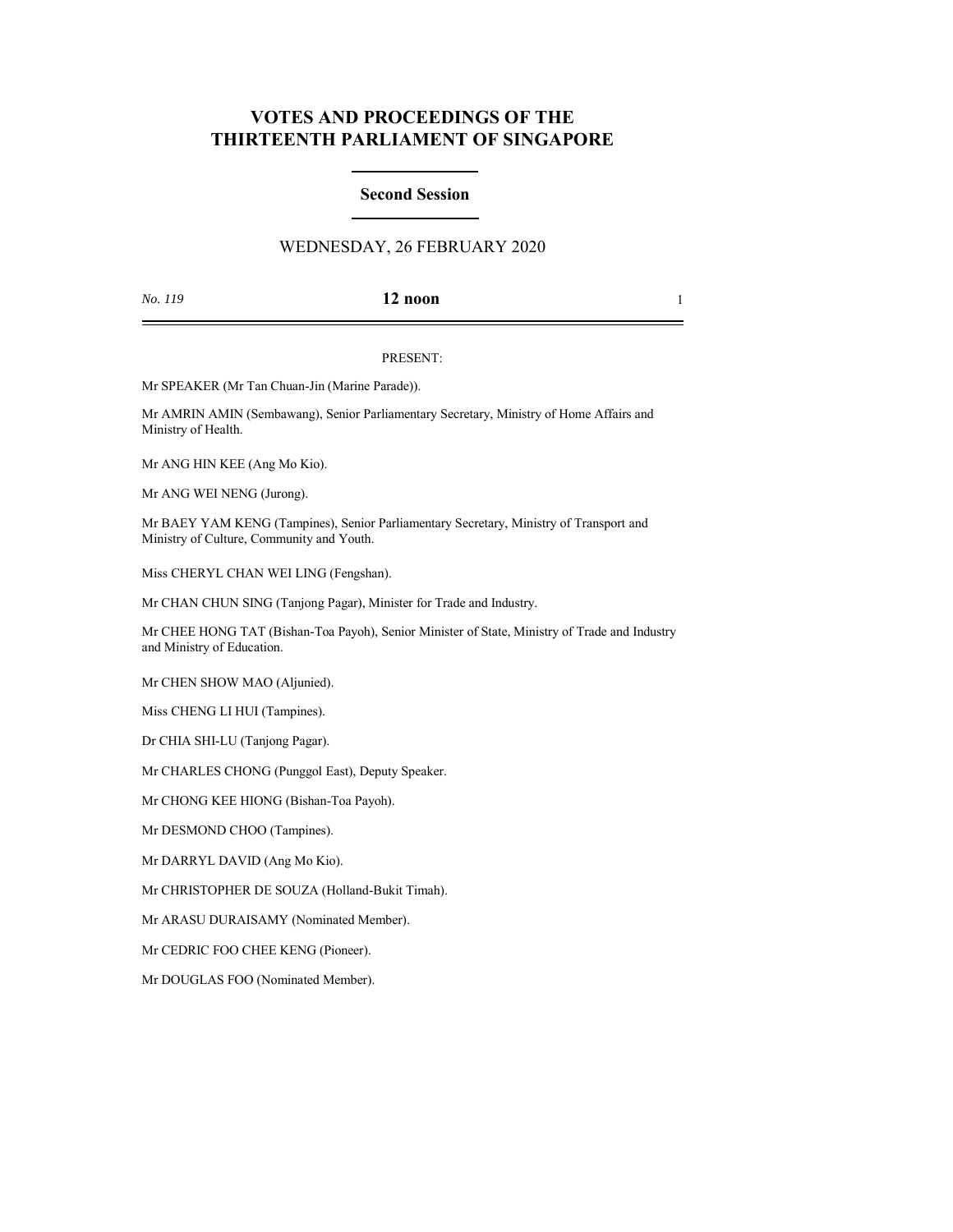Ms FOO MEE HAR (West Coast).

Ms GRACE FU HAI YIEN (Yuhua), Minister for Culture, Community and Youth and Leader of the House.

Mr GAN KIM YONG (Chua Chu Kang), Minister for Health.

Mr GAN THIAM POH (Ang Mo Kio).

Mr GOH CHOK TONG (Marine Parade).

Assoc Prof DANIEL GOH PEI SIONG (Non-Constituency Member).

Mr HENG CHEE HOW (Jalan Besar), Senior Minister of State, Ministry of Defence.

Mr HENG SWEE KEAT (Tampines), Deputy Prime Minister and Minister for Finance.

Mr TERENCE HO WEE SAN (Nominated Member).

Ms INDRANEE RAJAH (Tanjong Pagar), Minister, Prime Minister's Office, Second Minister for Finance and Second Minister for Education.

Dr INTAN AZURA MOKHTAR (Ang Mo Kio).

Mr S ISWARAN (West Coast), Minister for Communications and Information and Minister-incharge of Trade Relations.

Dr JANIL PUTHUCHEARY (Pasir Ris-Punggol), Senior Minister of State, Ministry of Transport and Ministry of Communications and Information and Government Whip.

Mr KHAW BOON WAN (Sembawang), Coordinating Minister for Infrastructure and Minister for Transport.

Dr AMY KHOR LEAN SUAN (Hong Kah North), Senior Minister of State, Ministry of the Environment and Water Resources and Ministry of Health.

Dr KOH POH KOON (Ang Mo Kio), Senior Minister of State, Ministry of Trade and Industry.

Mr KWEK HIAN CHUAN HENRY (Nee Soon).

Dr LAM PIN MIN (Sengkang West), Senior Minister of State, Ministry of Health and Ministry of Transport.

Er Dr LEE BEE WAH (Nee Soon).

Mr DESMOND LEE (Jurong), Minister for Social and Family Development and Second Minister for National Development and Deputy Leader of the House.

Mr LEE HSIEN LOONG (Ang Mo Kio), Prime Minister.

Mr LEE YI SHYAN (East Coast).

Mr LIANG ENG HWA (Holland-Bukit Timah).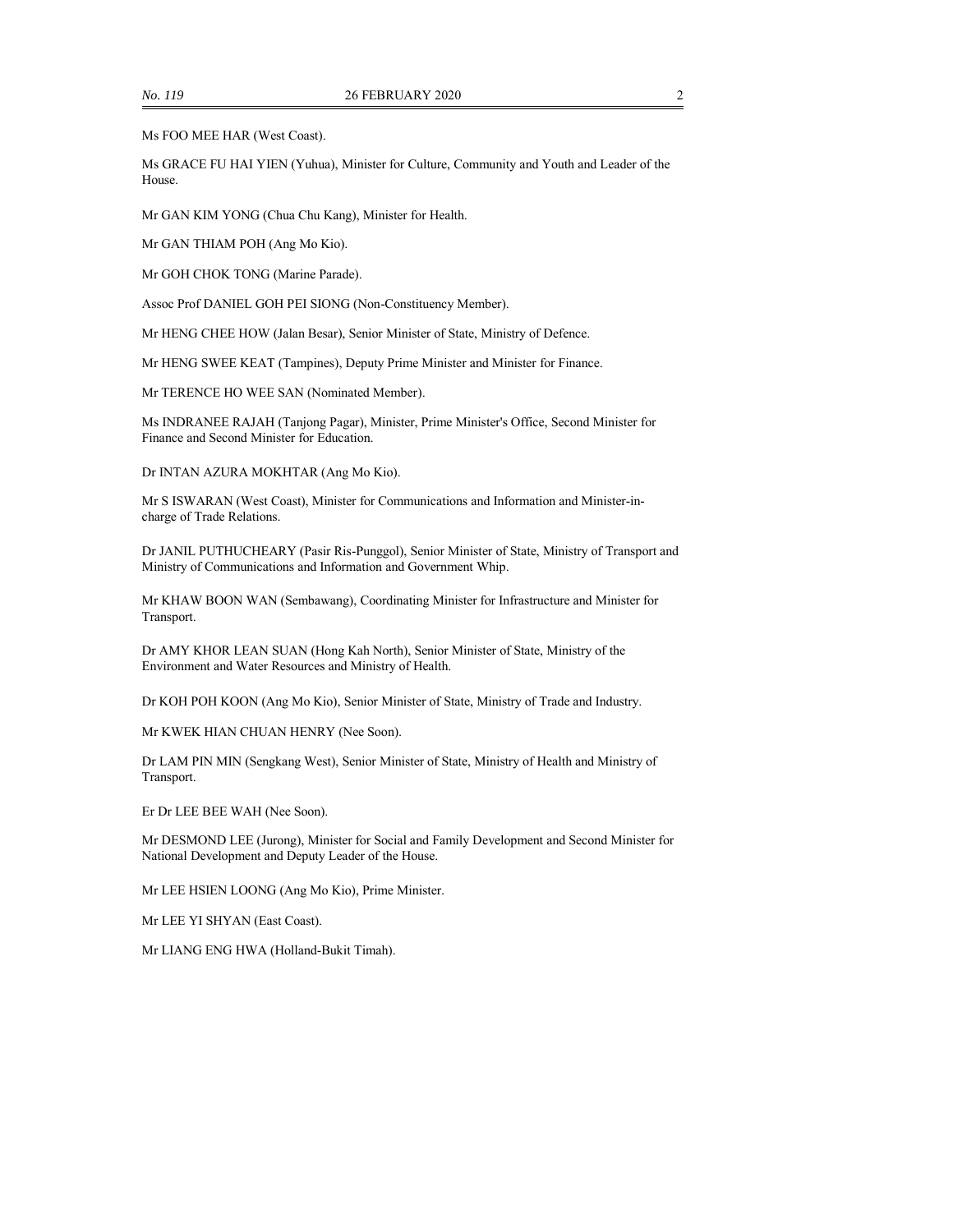Mr LIM BIOW CHUAN (Mountbatten), Deputy Speaker.

Mr LIM HNG KIANG (West Coast).

Mr LIM SWEE SAY (East Coast).

Ms SYLVIA LIM (Aljunied).

Dr LIM WEE KIAK (Sembawang).

Mr LOW THIA KHIANG (Aljunied).

Ms LOW YEN LING (Chua Chu Kang), Senior Parliamentary Secretary, Ministry of Education and Ministry of Manpower.

Dr MOHAMAD MALIKI BIN OSMAN (East Coast), Senior Minister of State, Ministry of Defence and Ministry of Foreign Affairs.

Mr MOHAMED IRSHAD (Nominated Member).

Mr MUHAMAD FAISAL ABDUL MANAP (Aljunied).

Assoc Prof Dr MUHAMMAD FAISHAL IBRAHIM (Nee Soon), Senior Parliamentary Secretary, Ministry of Education and Ministry of Social and Family Development.

Mr MURALI PILLAI (Bukit Batok).

Dr LILY NEO (Jalan Besar).

Mr NG CHEE MENG (Pasir Ris-Punggol), Minister, Prime Minister's Office.

Dr NG ENG HEN (Bishan-Toa Payoh), Minister for Defence.

Mr LOUIS NG KOK KWANG (Nee Soon).

Ms ANTHEA ONG (Nominated Member).

Mr ONG TENG KOON (Marsiling-Yew Tee).

Mr ONG YE KUNG (Sembawang), Minister for Education.

Ms JOAN PEREIRA (Tanjong Pagar).

Mr LEON PERERA (Non-Constituency Member).

Ms DENISE PHUA LAY PENG (Jalan Besar).

Mr PNG ENG HUAT (Hougang).

Mr PRITAM SINGH (Aljunied).

Ms IRENE QUAY SIEW CHING (Nominated Member).

Ms RAHAYU MAHZAM (Jurong).

Mr SAKTIANDI SUPAAT (Bishan-Toa Payoh).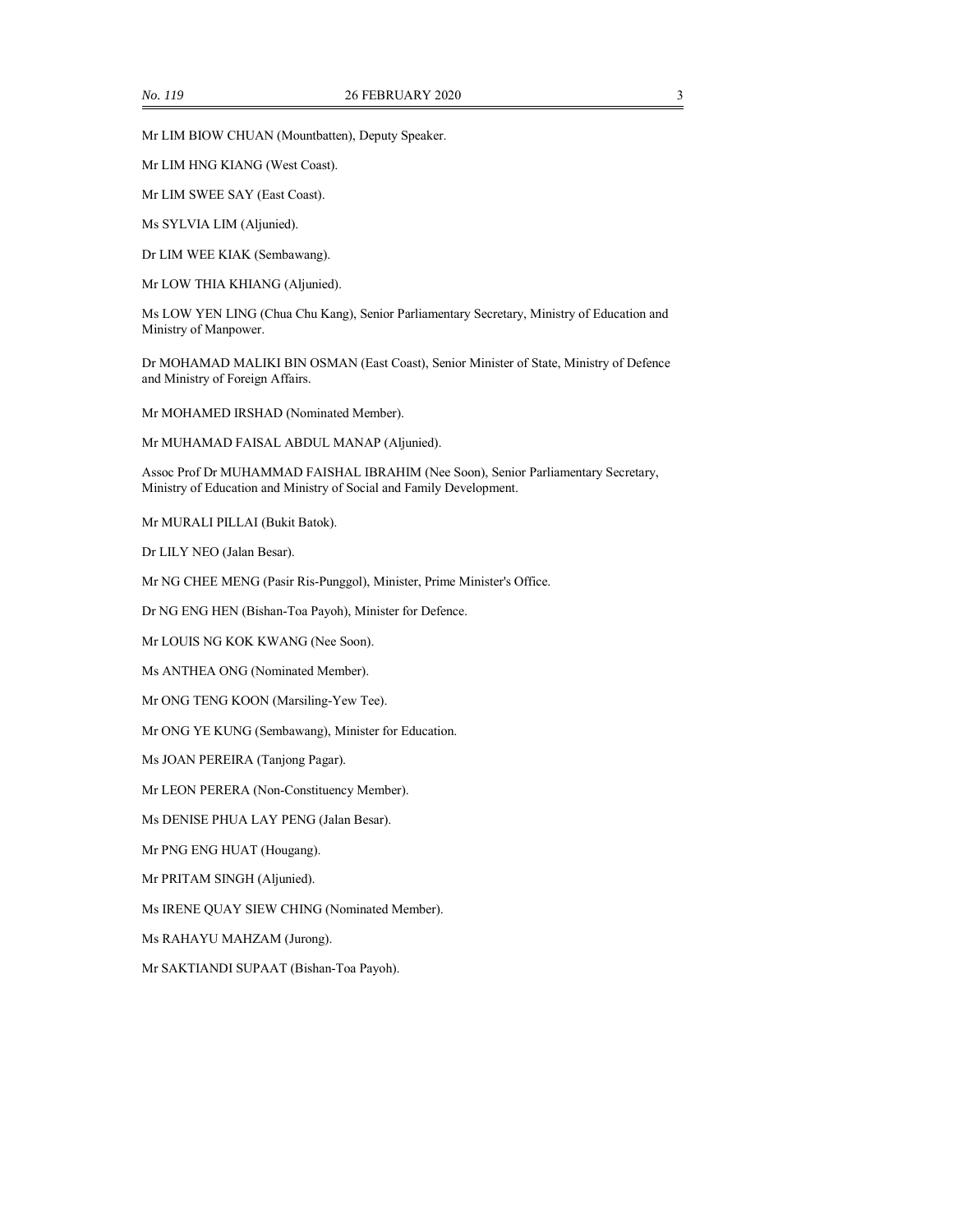Mr SEAH KIAN PENG (Marine Parade).

Mr K SHANMUGAM (Nee Soon), Minister for Home Affairs and Minister for Law.

Ms SIM ANN (Holland-Bukit Timah), Senior Minister of State, Ministry of Communications and Information and Ministry of Culture, Community and Youth and Deputy Government Whip.

Mr SITOH YIH PIN (Potong Pasir).

Ms SUN XUELING (Pasir Ris-Punggol), Senior Parliamentary Secretary, Ministry of Home Affairs and Ministry of National Development.

Mr DENNIS TAN LIP FONG (Non-Constituency Member).

Ms JESSICA TAN SOON NEO (East Coast).

Mr SAM TAN CHIN SIONG (Radin Mas), Minister of State, Ministry of Foreign Affairs and Ministry of Social and Family Development.

Dr TAN WU MENG (Jurong), Senior Parliamentary Secretary, Ministry of Foreign Affairs and Ministry of Trade and Industry.

Mr PATRICK TAY TECK GUAN (West Coast).

Mr TEO CHEE HEAN (Pasir Ris-Punggol), Senior Minister and Coordinating Minister for National Security.

Dr TEO HO PIN (Bukit Panjang).

Mrs JOSEPHINE TEO (Bishan-Toa Payoh), Minister for Manpower and Second Minister for Home Affairs.

Mr TEO SER LUCK (Pasir Ris-Punggol).

Mr THARMAN SHANMUGARATNAM (Jurong), Senior Minister and Coordinating Minister for Social Policies.

Ms TIN PEI LING (MacPherson).

Mr VIKRAM NAIR (Sembawang).

Dr VIVIAN BALAKRISHNAN (Holland-Bukit Timah), Minister for Foreign Affairs.

Mr LAWRENCE WONG (Marsiling-Yew Tee), Minister for National Development and Second Minister for Finance.

Prof YAACOB IBRAHIM (Jalan Besar).

Mr ALEX YAM ZIMING (Marsiling-Yew Tee).

Mr YEE CHIA HSING (Chua Chu Kang).

Ms YIP PIN XIU (Nominated Member).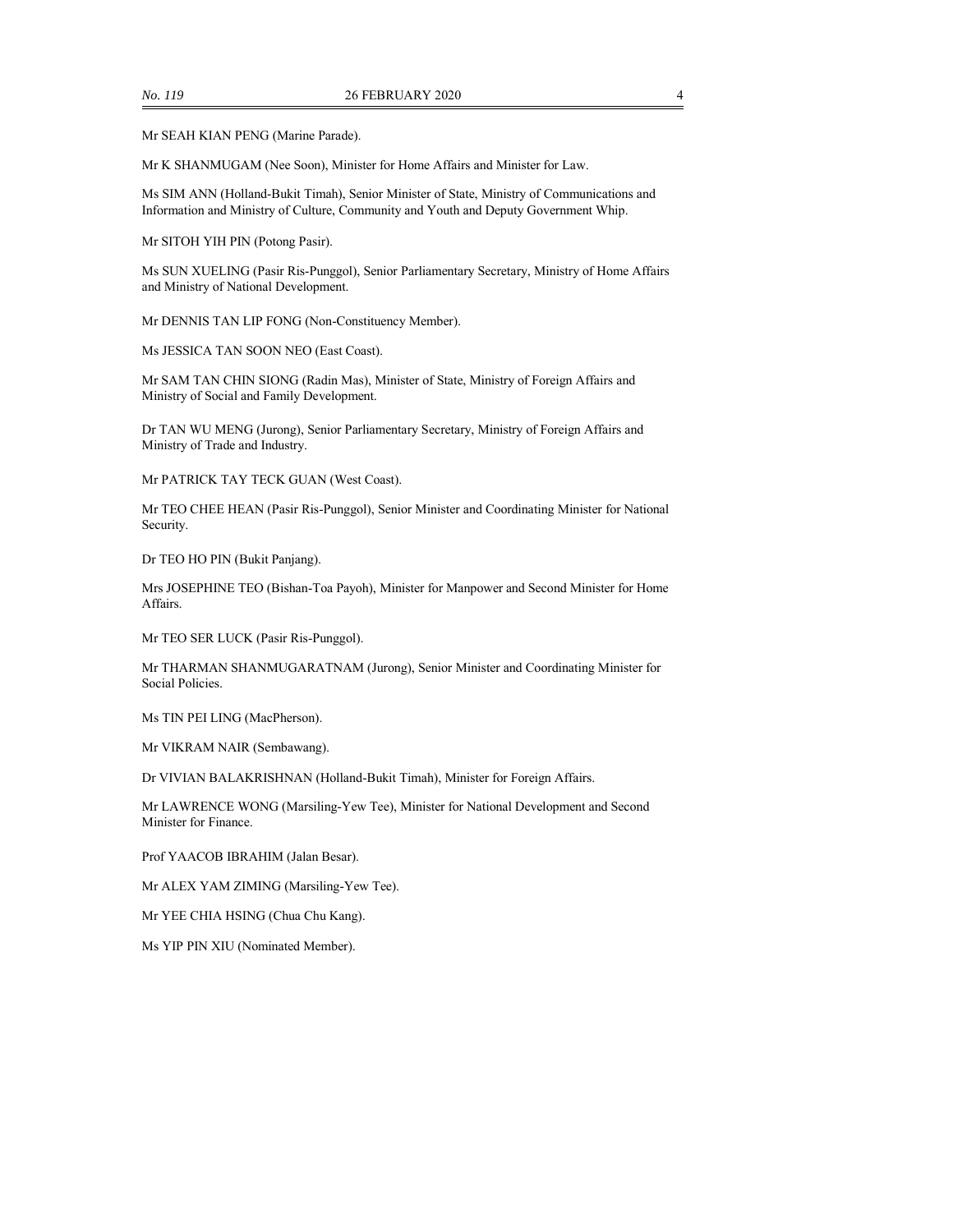Mr MELVIN YONG YIK CHYE (Tanjong Pagar).

Mr ZAINAL SAPARI (Pasir Ris-Punggol).

Mr ZAQY MOHAMAD (Chua Chu Kang), Minister of State, Ministry of National Development and Ministry of Manpower and Deputy Government Whip.

#### ABSENT:

Prof FATIMAH LATEEF (Marine Parade).

Prof LIM SUN SUN (Nominated Member).

Mr MASAGOS ZULKIFLI B M M (Tampines), Minister for the Environment and Water Resources and Minister-in-charge of Muslim Affairs.

Assoc Prof WALTER THESEIRA (Nominated Member).

Mr EDWIN TONG CHUN FAI (Marine Parade), Senior Minister of State, Ministry of Law and Ministry of Health.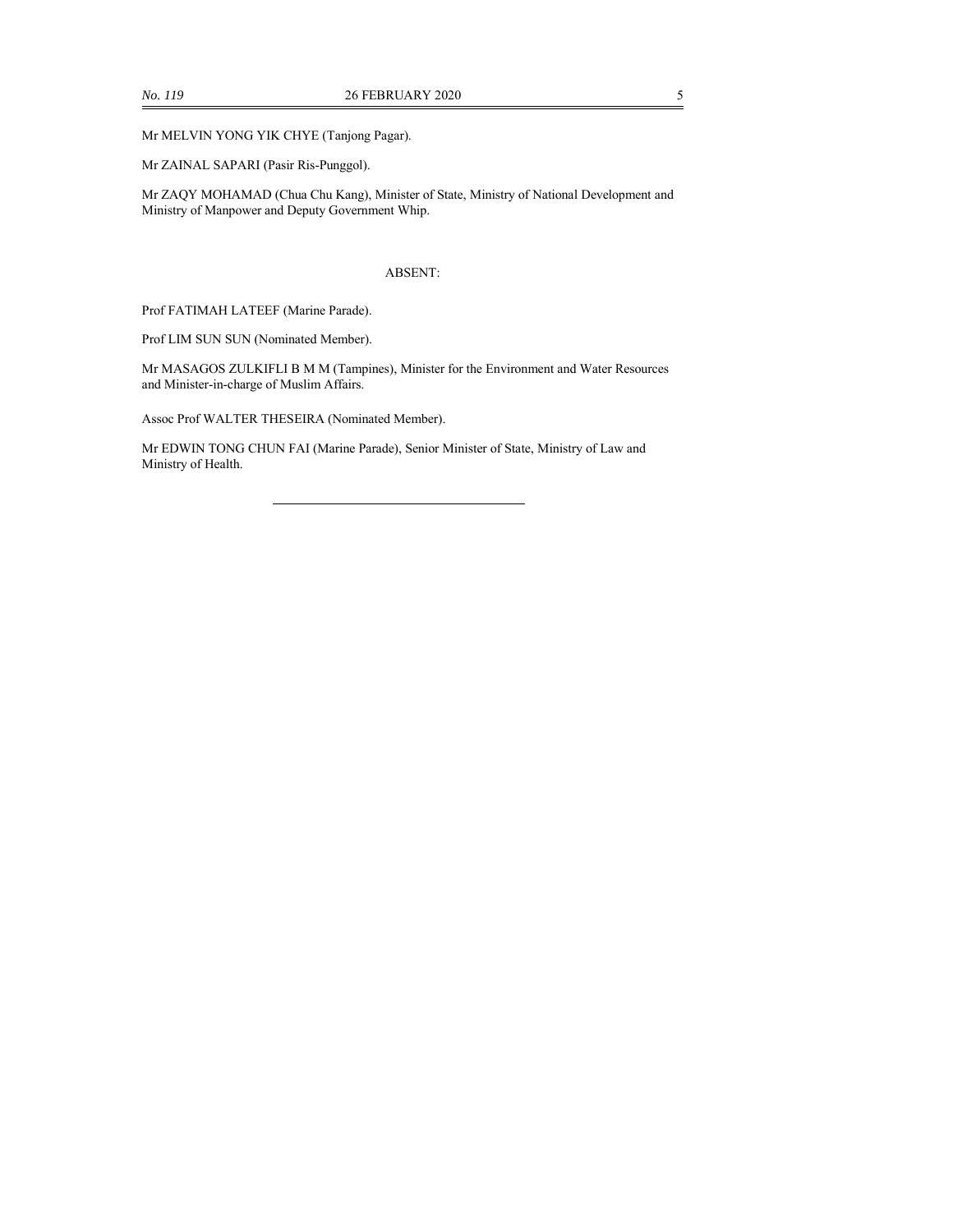- 1 Papers presented to Parliament and received by the Clerk of Parliament pursuant to Standing Order No. 31 (Presentation of Papers) and ordered to lie upon the Table:
	- 1.1 Town Councils (Caretaker) Rules 2020 Presented on 21 February 2020 (S. L. 783 of 2020).
	- 1.2 Town Councils (Disbursement of Moneys from Sinking Fund) (Revocation) Rules 2020 – Presented on 21 February 2020 (S. L. 784 of 2020).
	- 1.3 Town Councils (Disbursement of Moneys from Sinking Fund) Financial Rules 2020 – Presented on 21 February 2020 (S. L. 785 of 2020).
	- 1.4 Air Navigation (101 Unmanned Aircraft Operations) Regulations 2019 Presented on 21 February 2020 (S. L. 786 of 2020).
- 2 6 Questions for Oral Answer were answered during Question Time.
- 3 Supply Bill "to provide for the issue from the Consolidated Fund and the Development Fund of the sums necessary to meet the estimated expenditure for the financial year 1 April 2020 to 31 March 2021" – President's recommendation signified and Bill presented by the Second Minister for Finance (Ms Indranee Rajah); read the first time; to be read a second time after the conclusion of proceedings on the Estimates of Expenditure for FY 20/21 and to be printed. [Bill No. 12/2020].
- 4 Supplementary Supply (FY 2019) Bill "to make supplementary provision to meet additional expenditure for the financial year 1 April 2019 to 31 March 2020" – President's recommendation signified and Bill presented by the Second Minister for Finance (Ms Indranee Rajah); read the first time; to be read a second time after the conclusion of proceedings on the Estimates of Expenditure for FY 20/21 and to be printed. [Bill No. 13/2020].
- 5 Budget Statement Order read for resumed Debate on Question (18 February 2020), "That Parliament approves the financial policy of the Government for the financial year 1 April 2020 to 31 March 2021.". – (Deputy Prime Minister and Minister for Finance).

Question again proposed; Debate resumed.

- 6 Extension of Sitting Pursuant to Standing Order 2(5)(d), Mr Deputy Speaker (Mr Charles Chong) extended the sitting beyond the moment of interruption for a period of up to 30 minutes.
- 7 Budget Statement (Deputy Prime Minister and Minister for Finance) Debate resumed on Question, "That Parliament approves the financial policy of the Government for the financial year 1 April 2020 to 31 March 2021.".

With the consent of Mr Deputy Speaker (Mr Charles Chong), Motion made and Question put – Resolved, That the debate be now adjourned.". – (Leader of the House).

Debate to be resumed Tomorrow.